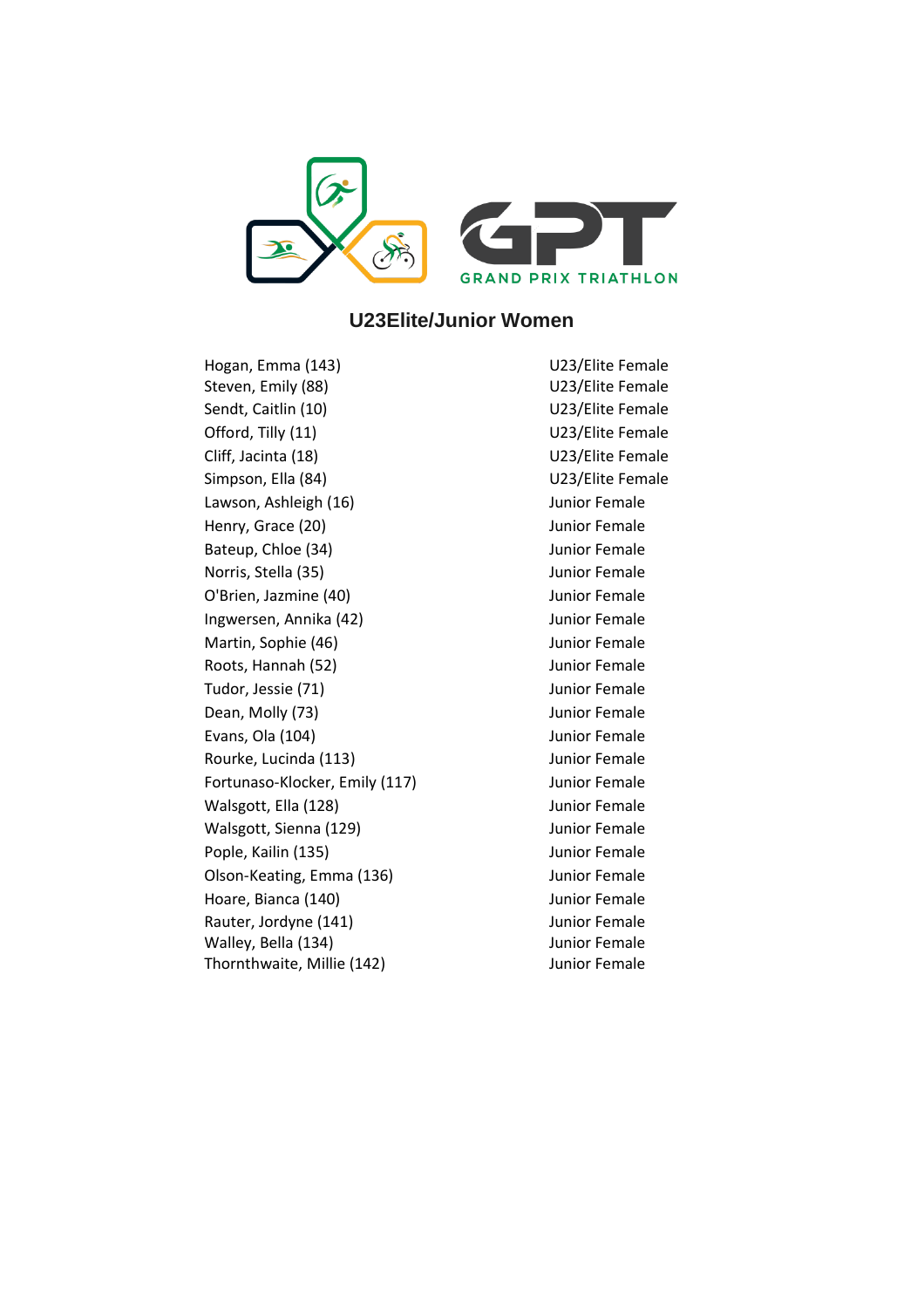

## **U23Elite/Junior Men**

Thornhill, Rory (95) U23/Elite Male Platt, Grady (74) Junior Male Schofield, Jayden (33) U23/Elite Male Bowen, Xane (77) Junior Male McClusky, Callum (39) U23/Elite Male Smith, Harry (78) Junior Male Holland, Dylan (44) U23/Elite Male Zavetsanos, Billy (82) Junior Male Rudgley, Adam (80) U23/Elite Male Galea, Zane (89) Junior Male Reinhard, Mitchell (105) U23/Elite Male Mitchell, Jack (93) Junior Male Deegan, Christopher (133) U23/Elite Male Frisby, Nick (96) Junior Male Poole, Benjamin (51) Junior Male Davis, Ty (97) Junior Male Blackbourn, Mitchell (1) Junior Male Mckie, Jacob (100) Junior Male Schmutz, Kami (2) Junior Male **Offord, Joel (108)** Junior Male Smith, Alexander (3) Junior Male Barr, Wade (111) Junior Male Robinson, Kye (13) Junior Male Vesper, Ryan (119) Junior Male Young, Jack (23) Junior Male Worsam, Leo (121) Junior Male Sumsky, Jasper (24) Junior Male Jansen, Tomm (122) Junior Male Larkin, Casper (25) Junior Male **Howell, Jack (126)** Junior Male Schumaker, Oliver (28) Junior Male Pearce, Henry (131) Junior Male Barnes, Rohan (56) Junior Male Skipper, Joel (132) Junior Male Jeffery, Mitchell (57) Junior Male Lee, Cooper (58) Junior Male Potter, Lewis (60) Junior Male Kelly, William (69) Junior Male